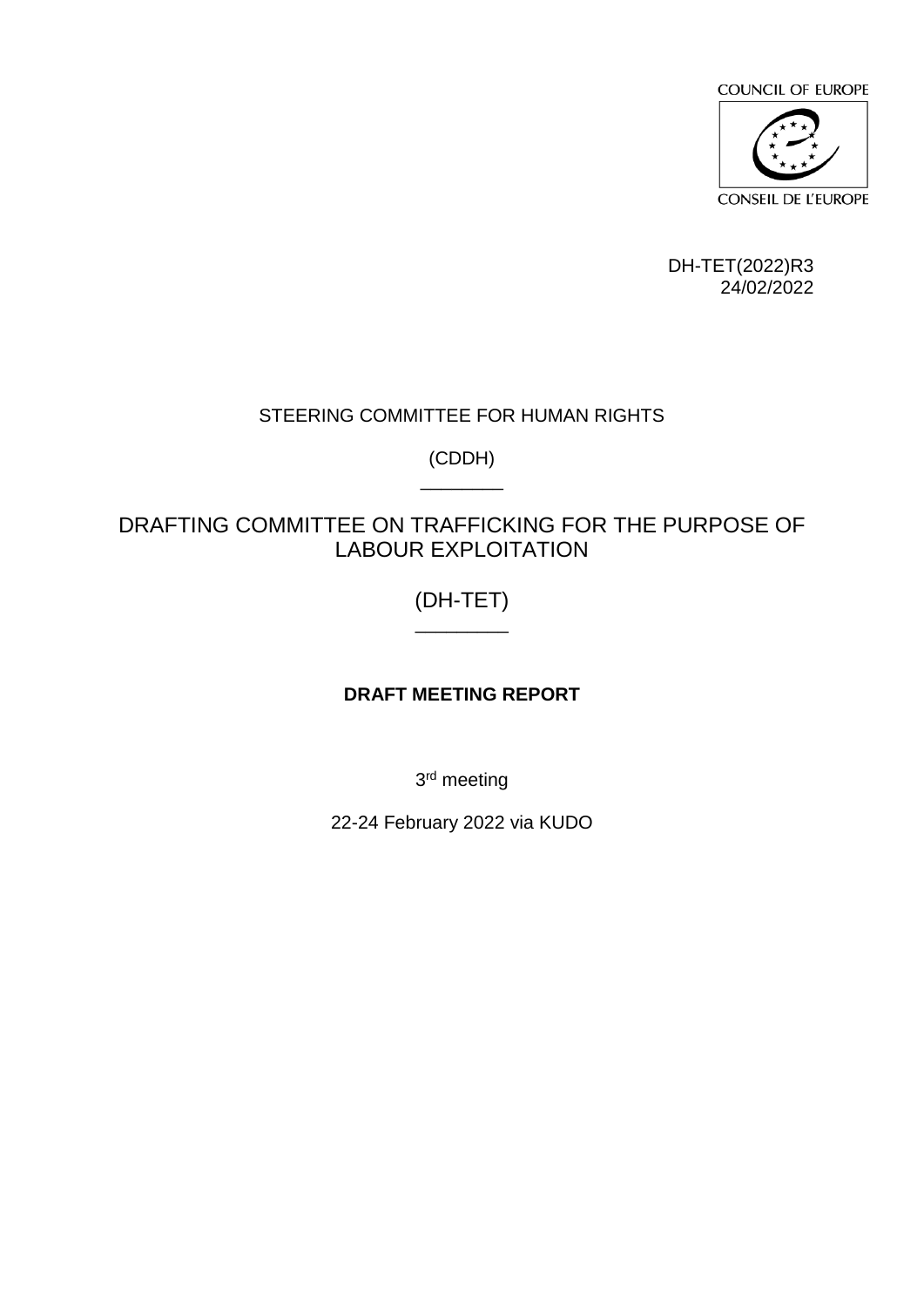### **ITEMS 1 AND 2: OPENING OF THE MEETING, ADOPTION OF THE AGENDA AND THE ORDER OF BUSINESS**

1. The Drafting Committee on Trafficking for the purpose of Labour exploitation (DH-TET) held its 3<sup>rd</sup> meeting via video-conference, due to the measures related to the COVID-19 pandemic, from 22 to 24 February 2022. The meeting was chaired by Mr Morten RUUD (Norway). The list of participants appears in Appendix I.

2. Mr Morten RUUD welcomed the participants and thanked them for the fourteen written contributions submitted in the follow-up to the second meeting of the Drafting Committee. The Chair also thanked the Secretariat for the revised and slightly restructured appendix.

3. The Drafting Committee adopted the agenda (see Appendix II) and the order of business (see Appendix III).

#### **ITEM 3: DISCUSSION OF ANY GENERAL MATTERS RELATING TO THE WORK OF THE DH-TET**

4. Mr Morten RUUD presented the main changes made on the basis of the written contributions received. He also suggested that all drafting changes from this point onwards take place within the meetings, in order to ensure transparency and legitimacy of the process.

5. The Chair recalled the importance of the topic of trafficking in human beings for the purposes of labour exploitation to the work of the Council of Europe, and expressed trust that the Drafting Committee would be able to finalise its work on the draft recommendation within the remaining meeting days.

## **ITEM 4: DISCUSSION AND AMENDMENT OF THE REVISED DRAFT RECOMMENDATION PARAGRAPH BY PARAGRAPH**

6. The structure and content of the Appendix (DH-TET(2022)01REV2) has been revised on the basis of the discussion held at the second meeting of the Drafting Committee and written comments submitted following that meeting.

7. The third meeting of the Drafting Committee was dedicated to a thorough reading and revision, paragraph by paragraph, of the Appendix.

8. Suggestions for amendments formulated during the meeting were added in track changes to the revised draft recommendation.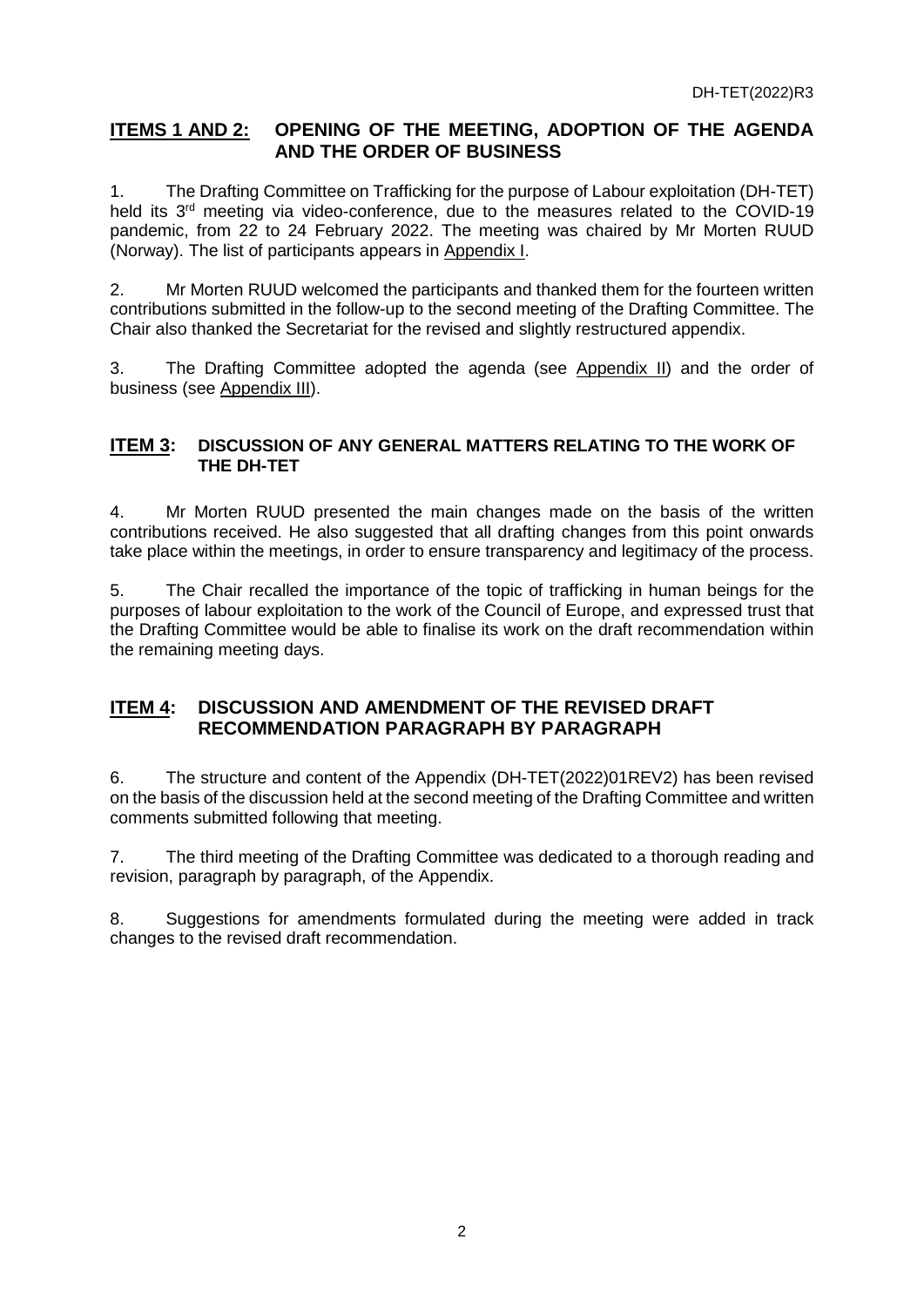## **ITEM 5: ORGANISATION OF FUTURE WORK**

9. The Drafting Committee considered a revised road map for its future work. The Secretariat has been tasked by the Drafting Committee to update the revised draft Recommendation on the basis of the comments and views expressed during the meeting.

### **ITEM 6: ANY OTHER BUSINESS**

10. No other business was discussed.

## **ITEM 7: ADOPTION OF THE MEETING REPORT**

11. At the end of its meeting, the Drafting Committee adopted the present meeting report in English and in French.

**\* \* \***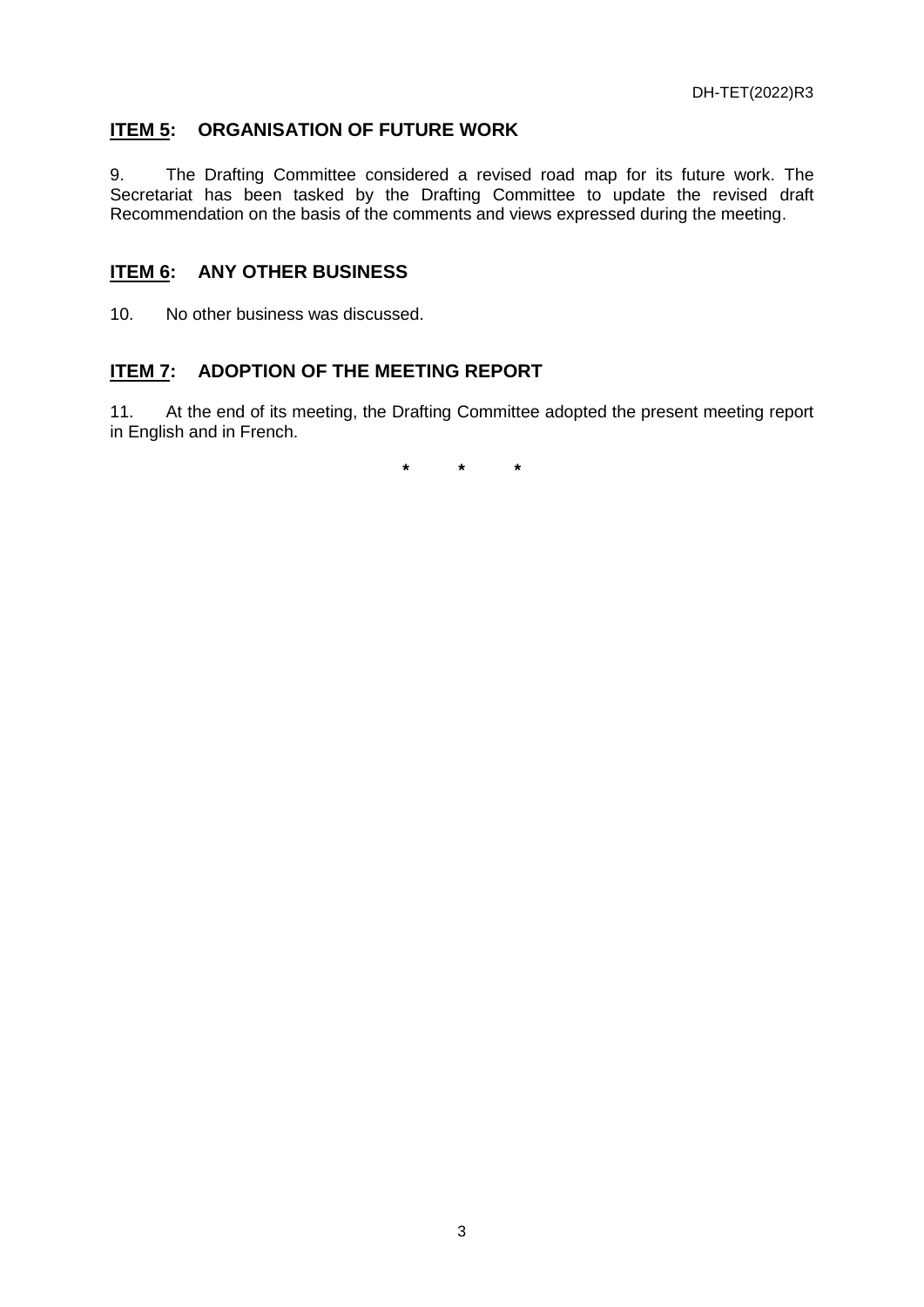## Appendix I

# **List of participants**

#### **MEMBERS**

| <b>AUSTRIA</b>     | <b>Mag. Dr. Wolfgang SPADINGER</b><br>Senior expert in the field of combatting and preventing<br>human trafficking                                                                                                                                                                         |  |
|--------------------|--------------------------------------------------------------------------------------------------------------------------------------------------------------------------------------------------------------------------------------------------------------------------------------------|--|
| <b>CYPRUS</b>      | <b>Ms Tania CHARALAMBIDOU</b><br><b>Administrative Officer</b><br>Civil Registry and Migration Department<br>Ministry of Interior of the Republic of Cyprus                                                                                                                                |  |
| <b>FINLAND</b>     | <b>Ms Alexandra STRANDÉN</b><br><b>Legal Officer</b><br>Unit for Human Rights Courts and Conventions, Legal<br>Service Ministry for Foreign Affairs                                                                                                                                        |  |
| <b>FRANCE</b>      | <b>Capitaine Angélique MIET</b><br>Commandant le groupe relations internationales,<br>documentation, analyse et formation de l'Office central de<br>lutte contre le travail illégal (OCLTI)                                                                                                |  |
| <b>GERMANY</b>     | Ms Nilgün Öksüz<br>Expert on behalf of the CDDH<br>Deputy Head of Division VIb4<br>OECD, OSZE, Council of Europe,<br>Combatting Trafficking for the purpose of Labour<br>Exploitation<br><b>ESF- and FEAD Certifying Authority</b><br><b>Federal Ministry of Labour and Social Affairs</b> |  |
| <b>GREECE</b>      | <b>Mr. Lazaros KOZARIS</b><br>Expert on behalf of the CDDH<br>Office of the National Rapporteur on Trafficking in Human<br>Beings - Ministry of Foreign Affaires                                                                                                                           |  |
| <b>IRELAND</b>     | Mr Deagláin O'BRIAIN<br>Head of Community Safety Policy unit<br>Department of Justice                                                                                                                                                                                                      |  |
| <b>LUXEMBOURG</b>  | <b>Mr Joseph FABER</b><br>Chair of the Governmental Committee of the European<br>Social Charter and the European Code of Social Security                                                                                                                                                   |  |
| <b>NETHERLANDS</b> | <b>Mr Boris KYUCHOUKOV</b><br>Expert on behalf of the CDPC<br>Ministry of Social Affairs and Employment                                                                                                                                                                                    |  |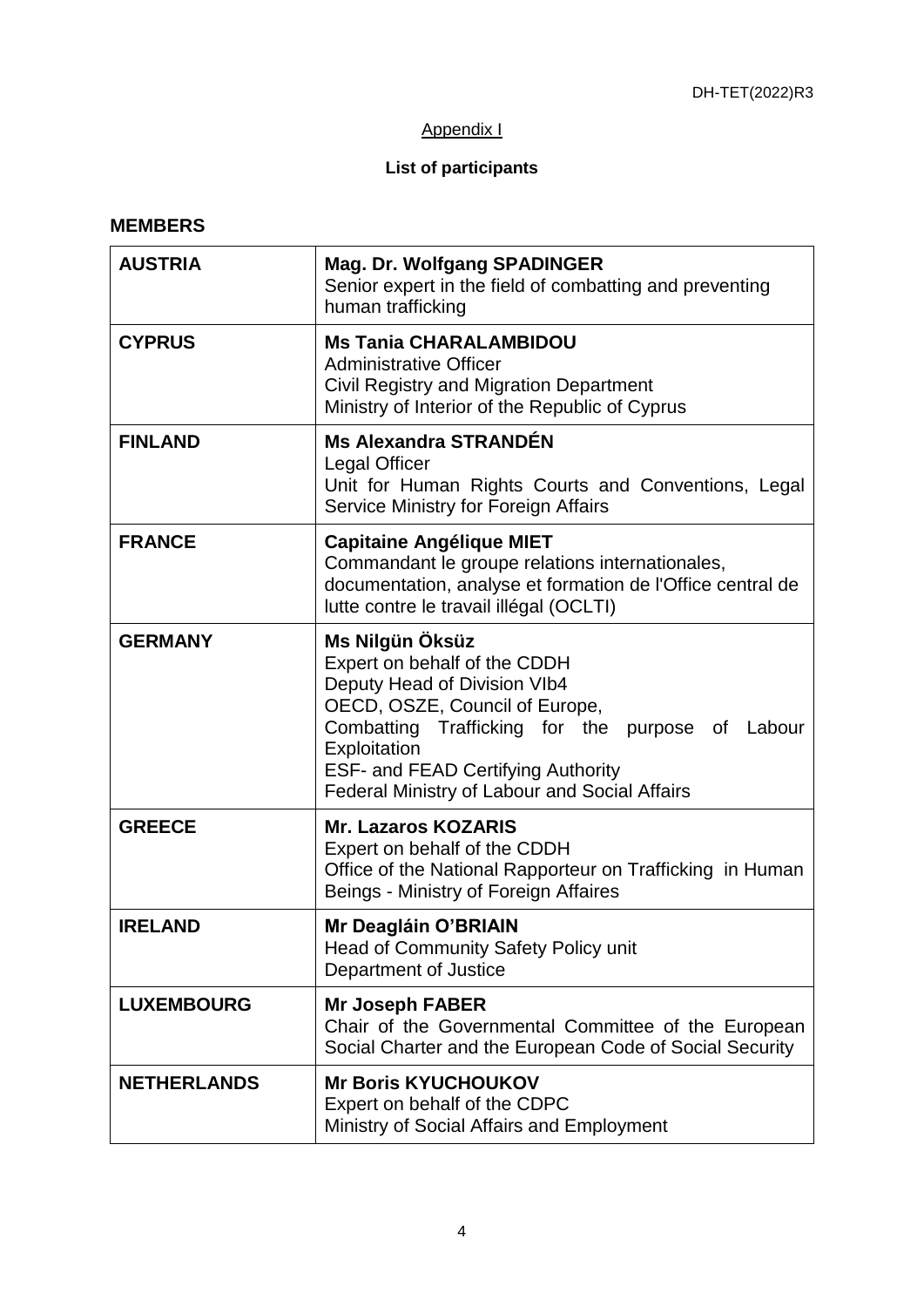| <b>NORWAY</b>                       | <b>Mr Morten RUUD (Chair)</b><br>Special adviser, Legislation Department,<br>Norwegian Ministry of Justice and Public Security                                                                                                                                                                                                                                                 |  |
|-------------------------------------|--------------------------------------------------------------------------------------------------------------------------------------------------------------------------------------------------------------------------------------------------------------------------------------------------------------------------------------------------------------------------------|--|
| <b>ROMANIA</b>                      | <b>Ms Irina DIN</b><br>National Agency against Trafficking in Persons in<br>Romania                                                                                                                                                                                                                                                                                            |  |
| <b>RUSSIAN</b><br><b>FEDERATION</b> | Dr. Vera GRACHEVA<br>International expert on CTHB, President of Russian anti-<br>trafficking NGO "The Alternative"<br>Civil society representative to the DH-TET<br>GITOC, Expert, member of Alliance Expert Coordination<br>Team                                                                                                                                              |  |
| <b>SPAIN</b>                        | Ms Alicia VILLASECA BALLESCÁ<br><b>State Attorney</b><br>State Attorney Office of the Ministry of Justice                                                                                                                                                                                                                                                                      |  |
| <b>SWITZERLAND</b>                  | <b>Mr Boris MESARIC</b><br>Expert on behalf of the CDPC<br>Chef du service de lutte contre la traite des êtres humains<br>et le trafic de migrants (SETT) - Département fédéral de<br>justice et police<br>Office fédéral de la police – fedpol                                                                                                                                |  |
| <b>TURKEY</b>                       | <b>Ms Hilal KOÇALI</b><br>Deputy to the Permanent Representative (legal matters)<br><b>Mr Mehmet FATİH YILDIRIM</b><br>Judge and working for the Ministry of Justice<br>Department of Human Rights<br><b>Mr Ozkan YASAR</b><br>Ministry of Labour and Social Security<br>Ms Gülcan DURAN DÖLEK<br>Assistant Expert on Labour, Ministry of Labour and Social<br><b>Security</b> |  |
| <b>UNITED KINGDOM</b>               | <b>Mr Darryl DIXON</b><br>Expert on behalf of the CDPC<br>Head of GLAA Single Enforcement Body Programme<br>Gangmasters and Labour Abuse Authority (GLAA)                                                                                                                                                                                                                      |  |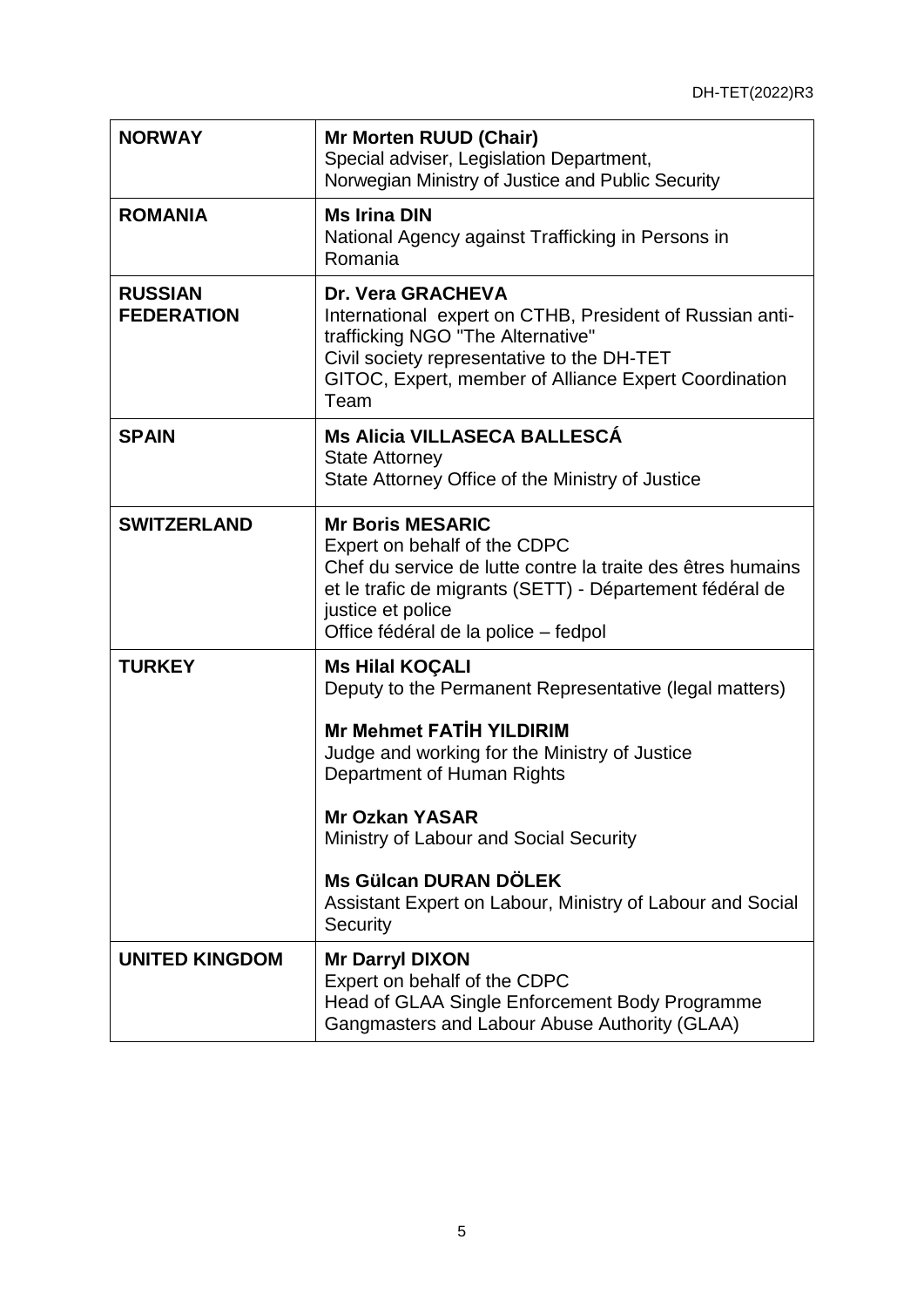| <b>Independent experts</b><br>designated by the<br><b>Secretary General of</b><br>the Council of<br><b>Europe</b> | Ms Zuzanna MUSKAT GORSKA (Belgium)<br>Independent expert designated by the Secretary General<br>of the CoE<br>Legal Officer at the International Trade Union<br>Confederation (ITUC)            |  |
|-------------------------------------------------------------------------------------------------------------------|-------------------------------------------------------------------------------------------------------------------------------------------------------------------------------------------------|--|
|                                                                                                                   | Ms Kamelia DIMITROVA (Bulgaria)<br>Independent expert designated by the Secretary General<br>of the CoE<br><b>Executive Director of the Dignita Foundation</b>                                  |  |
|                                                                                                                   | <b>Ms Annabel CANZIAN (France)</b><br>Independent expert designated by the Secretary General<br>of the CoE<br>Coordinatrice du service juridique du Comité contre<br>l'esclavage moderne (CCEM) |  |
|                                                                                                                   | Prof. Zbigniew LASOCIK (Poland)<br>Independent expert designated by the Secretary General<br>of the Council of Europe<br>University of Warsaw, Human Trafficking Studies Centre                 |  |
|                                                                                                                   | Ms Caroline ROBINSON (United-Kingdom)<br>Independent expert designated by the Secretary General<br>of the Council of Europe                                                                     |  |

#### **PARTICIPANTS**

| <b>Group of Experts on</b>  | <b>Mr Peter VAN HAUWERMEIREN</b>                          |
|-----------------------------|-----------------------------------------------------------|
| <b>Action against</b>       | Member of GRETA (Belgium)                                 |
| <b>Trafficking in Human</b> |                                                           |
| <b>Beings</b>               | <b>Ms Conny RIJKEN</b>                                    |
|                             | Member of GRETA (The Netherlands)                         |
|                             | <b>Ms la DADUNASHVILI</b>                                 |
|                             | Member of GRETA (Georgia)                                 |
| <b>United Nations</b>       | <b>Ms Youla HADDADIN</b>                                  |
| <b>Human Rights Office</b>  | <b>OHCHR Senior Advisor on Trafficking in Persons</b>     |
| of the High                 | Office of the High Commissioner for Human Rights          |
| <b>Commissioner</b>         |                                                           |
| <b>Organisation for</b>     | Dr. Ingo (Alexander) TRAUTRIMS                            |
| <b>Security and Co-</b>     | Senior Adviser                                            |
| operation in Europe         | Office of the Special Representative and Co-ordinator for |
|                             | <b>Combating Trafficking in Human Beings</b>              |
|                             | <b>Ms Asel DUISHEKEEVA</b>                                |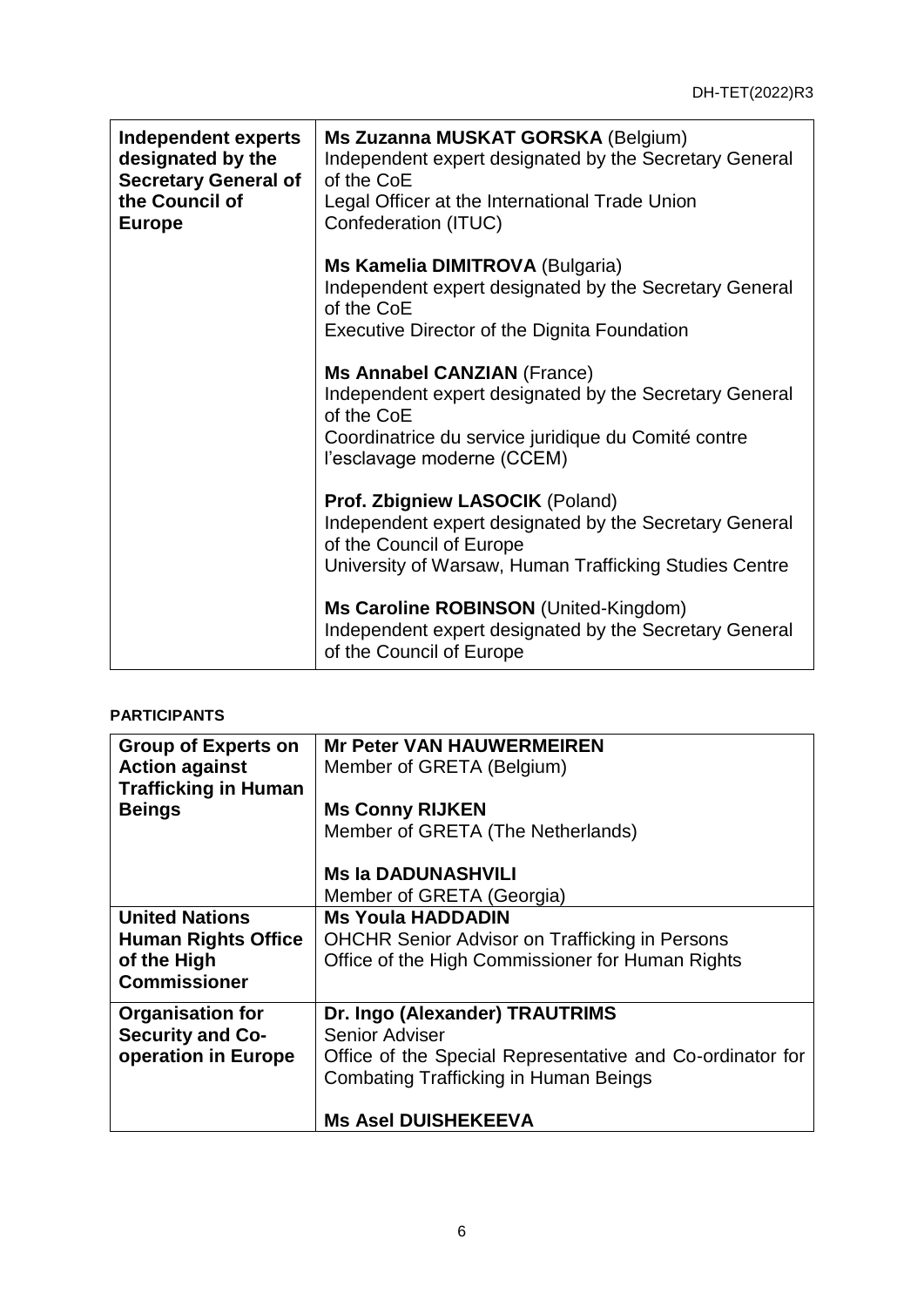| <b>European Union</b>       | <b>Ms Ludovica BANFI</b>                                   |  |  |
|-----------------------------|------------------------------------------------------------|--|--|
| <b>Agency for</b>           | Project Manager, Social Research, Research and Data        |  |  |
| <b>Fundamental Rights</b>   | Unit                                                       |  |  |
|                             | European Union Agency for Fundamental Rights               |  |  |
| <b>European Institute</b>   | <b>Ms Anniina JOKINEN</b>                                  |  |  |
| for Crime Prevention        | Senior programme officer                                   |  |  |
| and Control                 | European Institute for Crime Prevention and Control,       |  |  |
|                             | affiliated with the United Nations (HEUNI)                 |  |  |
| <b>International</b>        | <b>Mr Daniel REDONDO</b>                                   |  |  |
| <b>Organization for</b>     | Senior Regional Migrant Protection & Assistance Specialist |  |  |
| <b>Migration (IOM)</b>      | (Assistance to Vulnerable Migrants)                        |  |  |
| <b>International Labour</b> | <b>Ms Deepa RISHIKESH</b>                                  |  |  |
| Organisation                | Head of the Child Labour and Forced Labour Unit            |  |  |
|                             | <b>ILO International Labour Standards Department</b>       |  |  |

## **OBSERVERS**

| <b>Platform for</b><br><b>International Co-</b><br>operation on | <b>Ms Lilana KEITH</b> |
|-----------------------------------------------------------------|------------------------|
| <b>Undocumented</b>                                             |                        |
| <b>Migrants</b>                                                 |                        |

#### **SECRETARIAT**

| <b>DGI - Human Rights</b><br>and Rule of Law<br><b>Council of Europe</b><br>F-67075 Strasbourg<br><b>Cedex</b> | <b>Ms Jennifer SCHUETZE-REYMANN</b><br>Administrator<br><b>Transversal Challenges and Multilateral Projects</b><br><b>Ms Katharina EBNER</b><br><b>Project Manager</b><br>Co-operation Programmes Division |
|----------------------------------------------------------------------------------------------------------------|------------------------------------------------------------------------------------------------------------------------------------------------------------------------------------------------------------|
|                                                                                                                | <b>Mr Nicolas DOMAGALSKI</b><br>Assistant<br>Human Rights Intergovernmental Cooperation Division                                                                                                           |
| <b>DGII – Democracy</b><br><b>Council of Europe</b><br>F-67075 Strasbourg<br><b>Cedex</b>                      | <b>Ms Petya NESTOROVA</b><br>Executive Secretary of the Council of Europe Convention<br>on Action against Trafficking in Human Beings                                                                      |
|                                                                                                                | <b>Ms Jackie RENAUDIN-SIDDALL</b>                                                                                                                                                                          |
|                                                                                                                | Assistant                                                                                                                                                                                                  |
|                                                                                                                | Secretariat of the Council of Europe Convention on Action<br>against Trafficking in Human Beings                                                                                                           |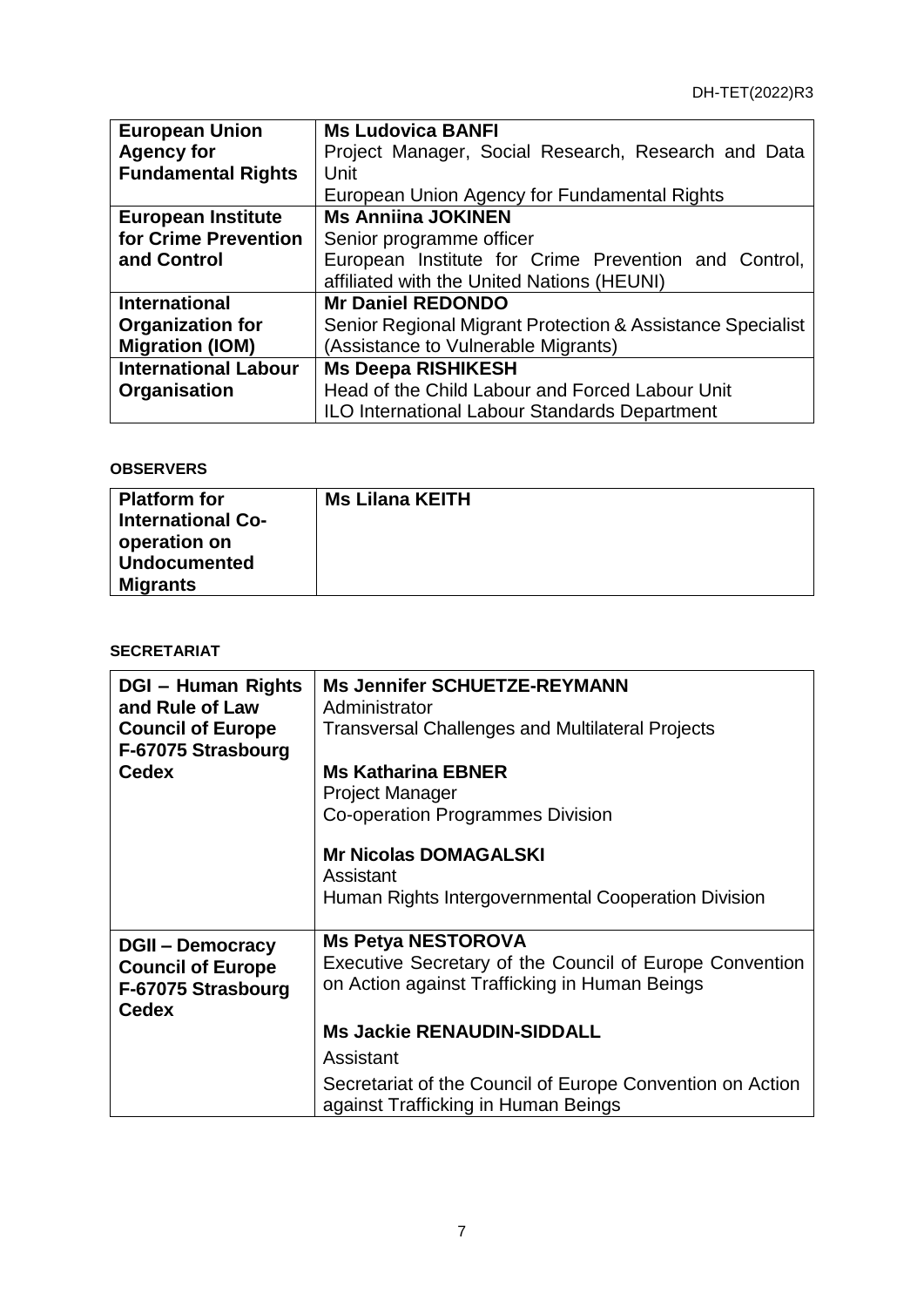# **INTERPRETERS**

**Lucie DE BURLET** 

**Jean-Jacques PEDUSSAUD** 

**Sylvie BOUX**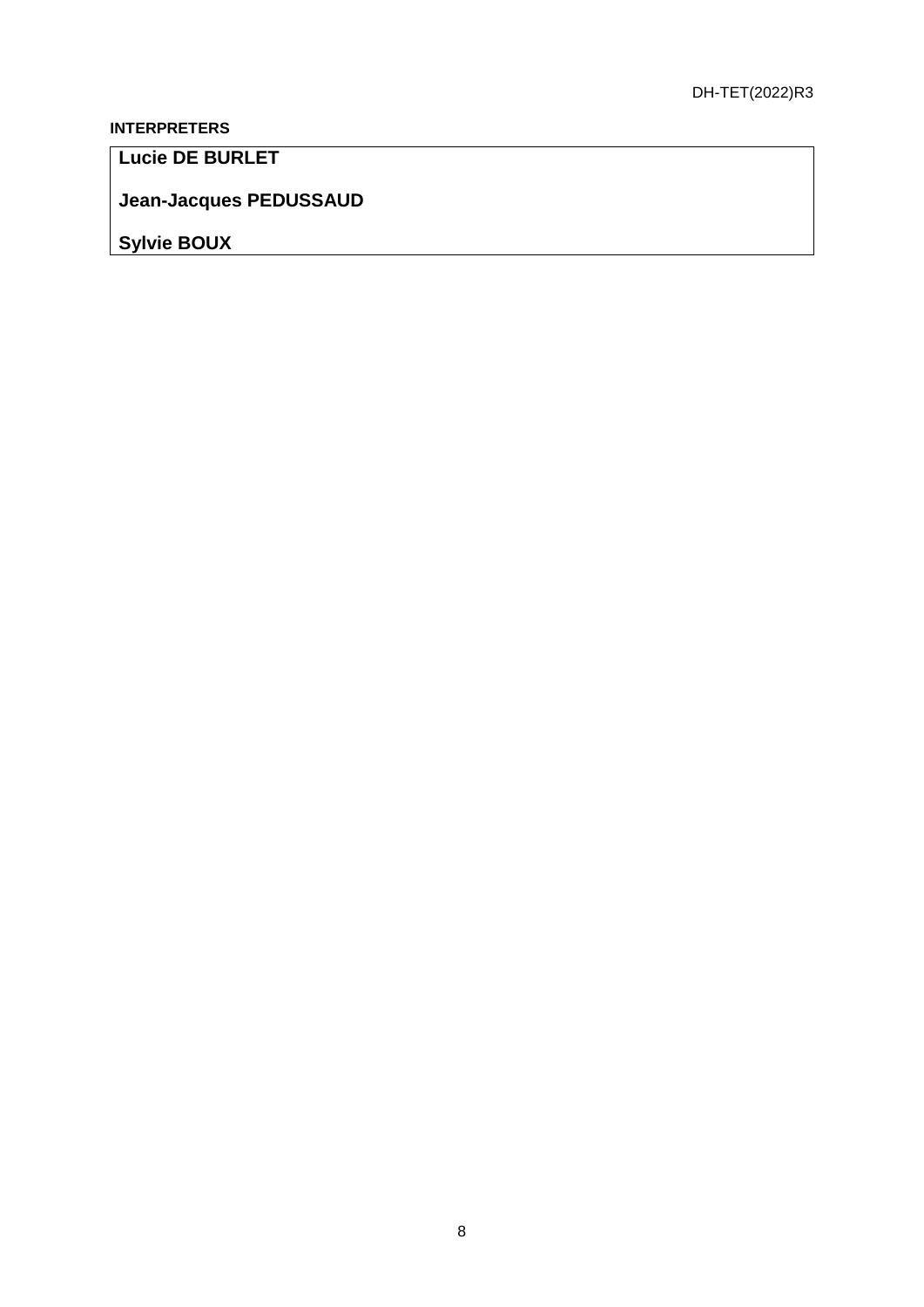#### DH-TET(2022)R3

## Appendix II

# **Agenda**

| $\mathbf 1$ | <b>Opening of the meeting</b>                                                                                                            |                                   |  |
|-------------|------------------------------------------------------------------------------------------------------------------------------------------|-----------------------------------|--|
|             | The Chairperson, Mr Morten RUUD (Norway), will open the meeting.                                                                         |                                   |  |
|             |                                                                                                                                          | DH-TET(2022)OJ1                   |  |
| 2.          | Adoption of the draft agenda and draft order of business                                                                                 | DH-TET(2022)OT1                   |  |
| 3.          | Discussion of any general matters relating to the work of the DH-<br><b>TET</b>                                                          |                                   |  |
| 4.          | Discussion and amendment of the revised draft Recommendation<br>paragraph by paragraph                                                   | DH-TET(2021)01REV2                |  |
|             | <b>Organisation of future work</b>                                                                                                       |                                   |  |
| 5.          | The Drafting Committee will be invited to discuss and take all the<br>necessary decisions regarding the organisation of its future work. | DH-TET(2022)RM3                   |  |
| 6.          | Any other business                                                                                                                       |                                   |  |
| 7.          | Approval of the meeting report                                                                                                           | DH-TET(2022)R3                    |  |
|             | <b>Reference documents</b>                                                                                                               |                                   |  |
|             | <b>Revised draft Recommendation</b><br>Terms of reference of the DH-TET                                                                  | DH-TET(2021)01REV<br>CDDH(2021)05 |  |
|             | Guidance Note on preventing and combatting<br>trafficking in human beings for the purpose of labour<br>exploitation                      | GRETA(2020)12                     |  |
|             | Compendium of good practices in addressing<br>trafficking in human beings for the purpose of labour<br>exploitation                      | GRETA(2020)08                     |  |
|             | Overview of the relevant provisions of the Social                                                                                        | Link                              |  |

Charter and ECSR case-law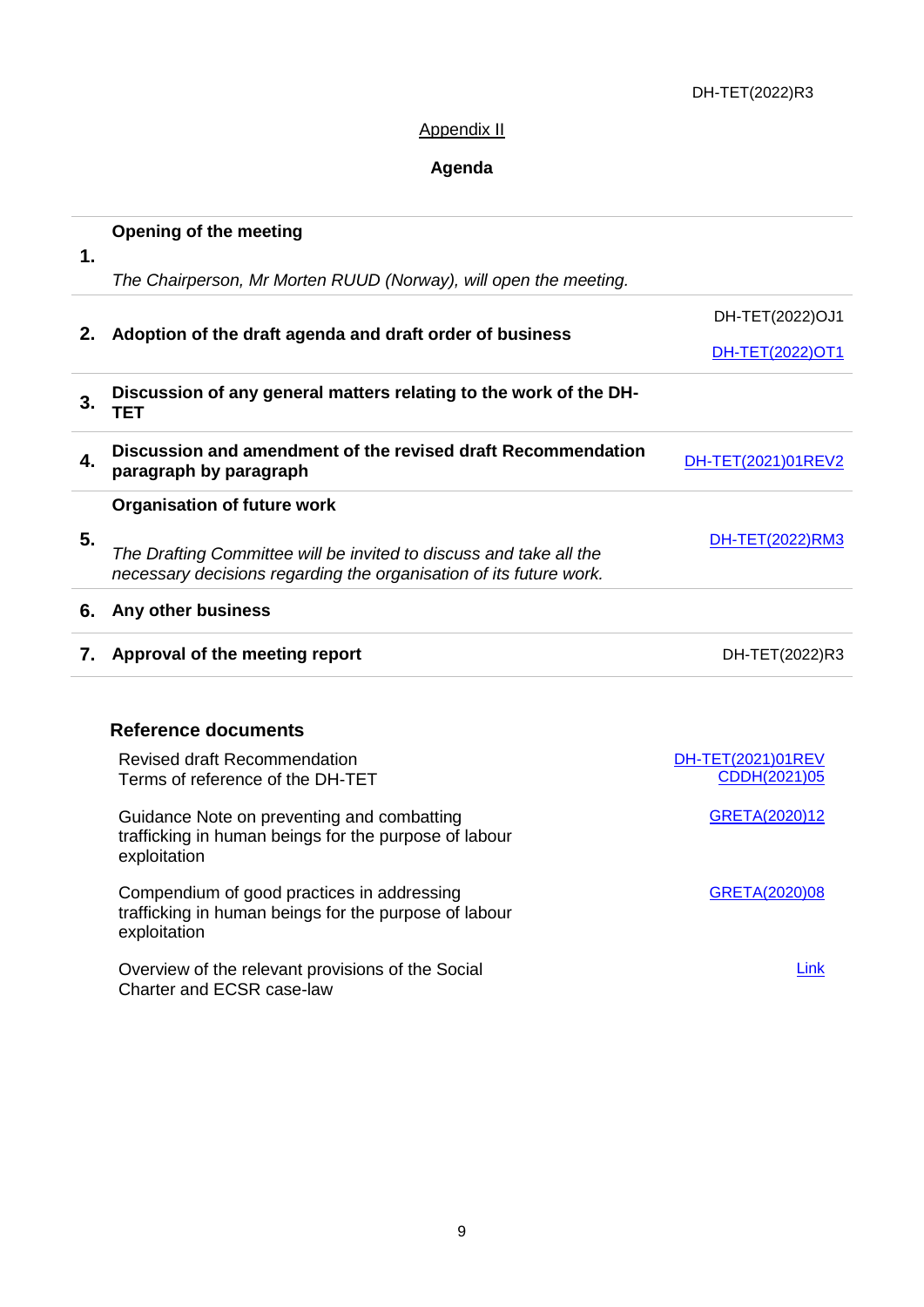#### Appendix III

#### **Order of business**

#### **Tuesday 22 February 2022**

- 10:00 10:15 **Items 1 and 2: Opening of the meeting, adoption of the agenda and order of business**
- 10:15 10:45 **Item 3: Discussion of any general matters relating to the work of the DH-TET**
- 10:45 11:15 **Item 4**: **Discussion and amendment of the revised draft Recommendation paragraph by paragraph**
- 11:15 11:30 *Coffee break*
- 11:30 12:30 **Item 4: continuation**
- 12:30 14:00 *Lunch break*
- 14:00 15:15 **Item 4: continuation**
- 15:15 15:30 *Coffee break*
- 15:30 16:30 **Item 4: continuation**

#### **Wednesday 23 February 2022**

- 10:00 11:15 **Item 4: continuation**
- 11:15 11:30 *Coffee break*
- 11:30 12:30 **Item 4: continuation**
- 12:30 14:00 *Lunch break*
- 14:00 15:15 **Item 4: continuation**
- 15:15 15:30 *Coffee break*
- 15:30 16:30 **Item 4: continuation**

#### **Thursday 24 February 2022**

10:00 – 11:15 **Item 4: continuation**